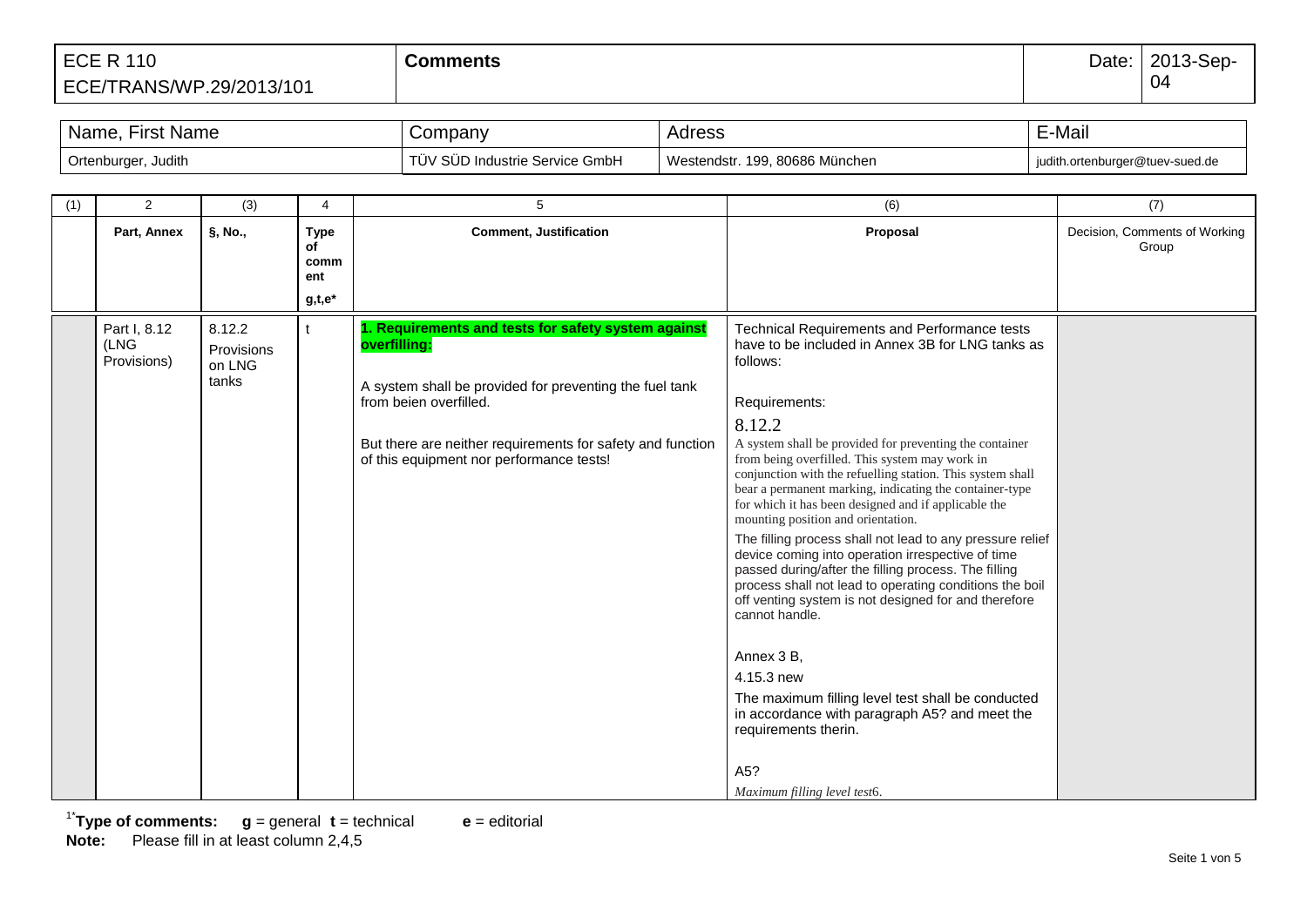| <b>First Name</b><br>Name. | Company                                          | AUIESS                                 | E-Mail                          |
|----------------------------|--------------------------------------------------|----------------------------------------|---------------------------------|
| , Judith<br>Ortenburger,   | $\sim$<br>/ SUD Industrie Service GmbH<br>. UV 1 | . 80686 München<br>Westendstr.<br>199. | iudith.ortenburger@tuev-sued.de |

| (1) | 2           | (3)     | 4                                | 5                             | (6)                                                                                                                                                                                                                                                                                                                                                                                                                                                                                                                                                                                                                                                                                                                                                                                                                                                                                                                                                                                                                                                                                                                                                                                                                                                                                                                                                       | (7)                                    |
|-----|-------------|---------|----------------------------------|-------------------------------|-----------------------------------------------------------------------------------------------------------------------------------------------------------------------------------------------------------------------------------------------------------------------------------------------------------------------------------------------------------------------------------------------------------------------------------------------------------------------------------------------------------------------------------------------------------------------------------------------------------------------------------------------------------------------------------------------------------------------------------------------------------------------------------------------------------------------------------------------------------------------------------------------------------------------------------------------------------------------------------------------------------------------------------------------------------------------------------------------------------------------------------------------------------------------------------------------------------------------------------------------------------------------------------------------------------------------------------------------------------|----------------------------------------|
|     | Part, Annex | §, No., | <b>Type</b><br>of<br>comm<br>ent | <b>Comment, Justification</b> | Proposal                                                                                                                                                                                                                                                                                                                                                                                                                                                                                                                                                                                                                                                                                                                                                                                                                                                                                                                                                                                                                                                                                                                                                                                                                                                                                                                                                  | Decision, Comments of Working<br>Group |
|     |             |         | $g,t,e^*$                        |                               |                                                                                                                                                                                                                                                                                                                                                                                                                                                                                                                                                                                                                                                                                                                                                                                                                                                                                                                                                                                                                                                                                                                                                                                                                                                                                                                                                           |                                        |
|     |             |         |                                  |                               | 1. Criteria<br>During all the tests necessary for approval, the filling<br>process shall not lead to any pressure relief device coming<br>into operation irrespective of time passed during/after the<br>filling process. The filling process shall not lead to<br>operating conditions the boil off venting system is not<br>designed for and therefore cannot handle.<br>2. Procedure<br>The tested tank shall be representative of the design and<br>the manufacturing of the type to be approved.<br>Its manufacturing shall be completely finished and it shall<br>be fitted with all its equipment and particularly the level<br>gauge.<br>The tank shall already be cooled down and the inner tank<br>shall be at the same temperature as the liquid hydrogen.<br>The tank shall have contained during the previous 24 hours<br>a volume of liquid hydrogen at least equal to half of the<br>water volume of the inner tank<br>The mass of hydrogen or the mass flow rate at the inlet and<br>the outlet of the tank shall be measured with an accuracy<br>better than 1 per cent of the maximum filling mass of the<br>tested container<br>The tank shall be completely filled 10 times with liquid<br>hydrogen at equilibrium with its vapour. Between each<br>filling at least a quarter of the liquid hydrogen of the tank<br>shall be emptied |                                        |
|     |             |         |                                  |                               | 3. Results<br>The test conditions and the ten maximum level                                                                                                                                                                                                                                                                                                                                                                                                                                                                                                                                                                                                                                                                                                                                                                                                                                                                                                                                                                                                                                                                                                                                                                                                                                                                                               |                                        |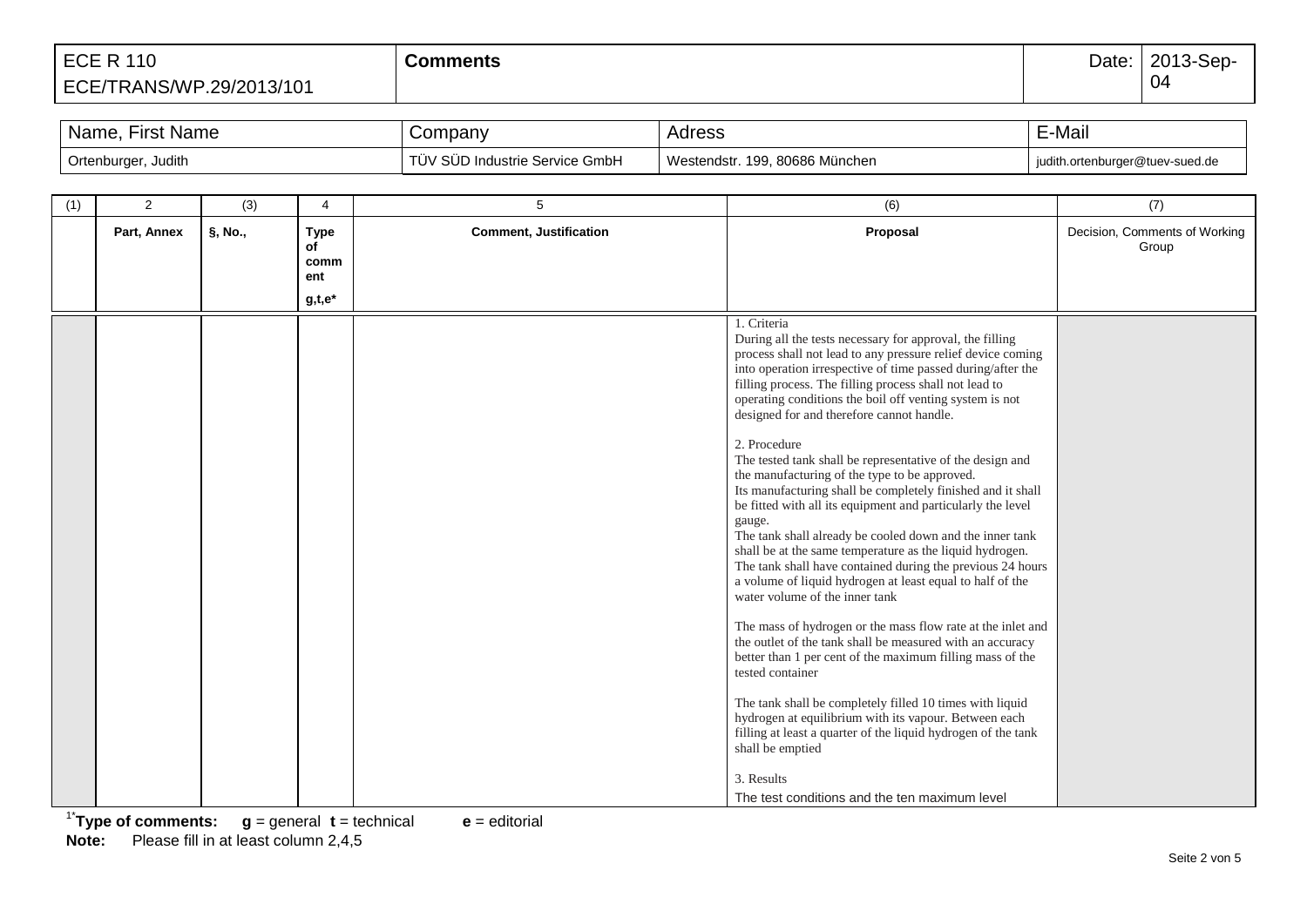| Name,<br>⊦irst Name | Company                        | Adress                         | E-Mail                          |
|---------------------|--------------------------------|--------------------------------|---------------------------------|
| Ortenburger, Judith | TÜV SÜD Industrie Service GmbH | Westendstr. 199. 80686 München | judith.ortenburger@tuev-sued.de |

| (1) | 2                                                    | (3)                                              | $\overline{4}$                   | 5                                                                                                                                                                                                                                                                                                                                                                                                                                                           | (6)                                                                                                                                                                                                                                                                                                                                                                                                                                                     | (7)                                    |
|-----|------------------------------------------------------|--------------------------------------------------|----------------------------------|-------------------------------------------------------------------------------------------------------------------------------------------------------------------------------------------------------------------------------------------------------------------------------------------------------------------------------------------------------------------------------------------------------------------------------------------------------------|---------------------------------------------------------------------------------------------------------------------------------------------------------------------------------------------------------------------------------------------------------------------------------------------------------------------------------------------------------------------------------------------------------------------------------------------------------|----------------------------------------|
|     | Part, Annex                                          | $\S, No.,$                                       | <b>Type</b><br>of<br>comm<br>ent | <b>Comment, Justification</b>                                                                                                                                                                                                                                                                                                                                                                                                                               | Proposal                                                                                                                                                                                                                                                                                                                                                                                                                                                | Decision, Comments of Working<br>Group |
|     |                                                      |                                                  | $g,t,e^*$                        |                                                                                                                                                                                                                                                                                                                                                                                                                                                             |                                                                                                                                                                                                                                                                                                                                                                                                                                                         |                                        |
|     |                                                      |                                                  |                                  |                                                                                                                                                                                                                                                                                                                                                                                                                                                             | measured by the added system shall be written in a<br>test certificate signed by the manufacturer and the<br>technical service.                                                                                                                                                                                                                                                                                                                         |                                        |
|     | Part I, 8.12<br>(Provisions on<br>LNG-tanks)         | 8.13.1<br>obligatory<br>equipment of<br>LNG tank |                                  | 2. Main automatic shut off valve<br>There is no automatic valve on the LNG tank required.<br>Most of the given safety measures, e.g. gas detection,<br>temperature out of limits, pressure out of limits, overfilling<br>can be handled without an activation of an automatic shut<br>off valve on the tank                                                                                                                                                 | 8.13.1.4 new:<br>automatic shut off valve. The automatic shut off<br>valve may be installed downstream but next to the<br>vaporizer if the vaporizer is connected to the tank<br>by welded or soldered or equivalent joints and if it<br>is tested as part of the tank.                                                                                                                                                                                 |                                        |
|     | Part I, 8.14<br>(Provisions on<br>LNG<br>components) | 8.14                                             |                                  | 3. Safety system against failure of vaporizer<br>In the definitions 4.11 is stated: "Other parts downstream<br>from the vaporizer shall be considered as CNG<br>components."<br>But there is no safety equipment that prevents the<br>vaporizer from flooding by LNG which could lead to cold<br>temperatures lower than -40°C downstream of the<br>vaporiser and destruction of the CNG-components not<br>designed for cold temperatures lower than -40°C. | 8.14.1 new<br>A safety system shall be provided to prevent<br>failure of the heat exchanger; and prevent any<br>cryogenic liquid or gas from entering the other<br>circuit and the system located downstream of it, if<br>it has not been designed for this.<br>8.14.2 new<br>The components shown shall be type approved<br>pursuant to the provisions laid down in the<br>annexes which can be determined from the table<br>below:  see 8.14-8.22 old |                                        |
|     | Annex 3 B                                            | 4.15 Tank<br>design<br>qualification<br>tests    |                                  | 4. Requirements and tests for safety system against<br>failure of vaporizer:<br>For the protection device against flooding the vaporizer<br>must be defined requirements and performance tests:                                                                                                                                                                                                                                                             | Annex 3 B,<br>4.15.4 new<br>The performance test of the safety system to<br>prevent failure of the heat exchanger (flooding)<br>shall be conducted in accordance with paragraph<br>A6? and meet the requirements therin.                                                                                                                                                                                                                                |                                        |

1\* **Type of comments: g** = general **t** = technical **e** = editorial **Note:** Please fill in at least column 2,4,5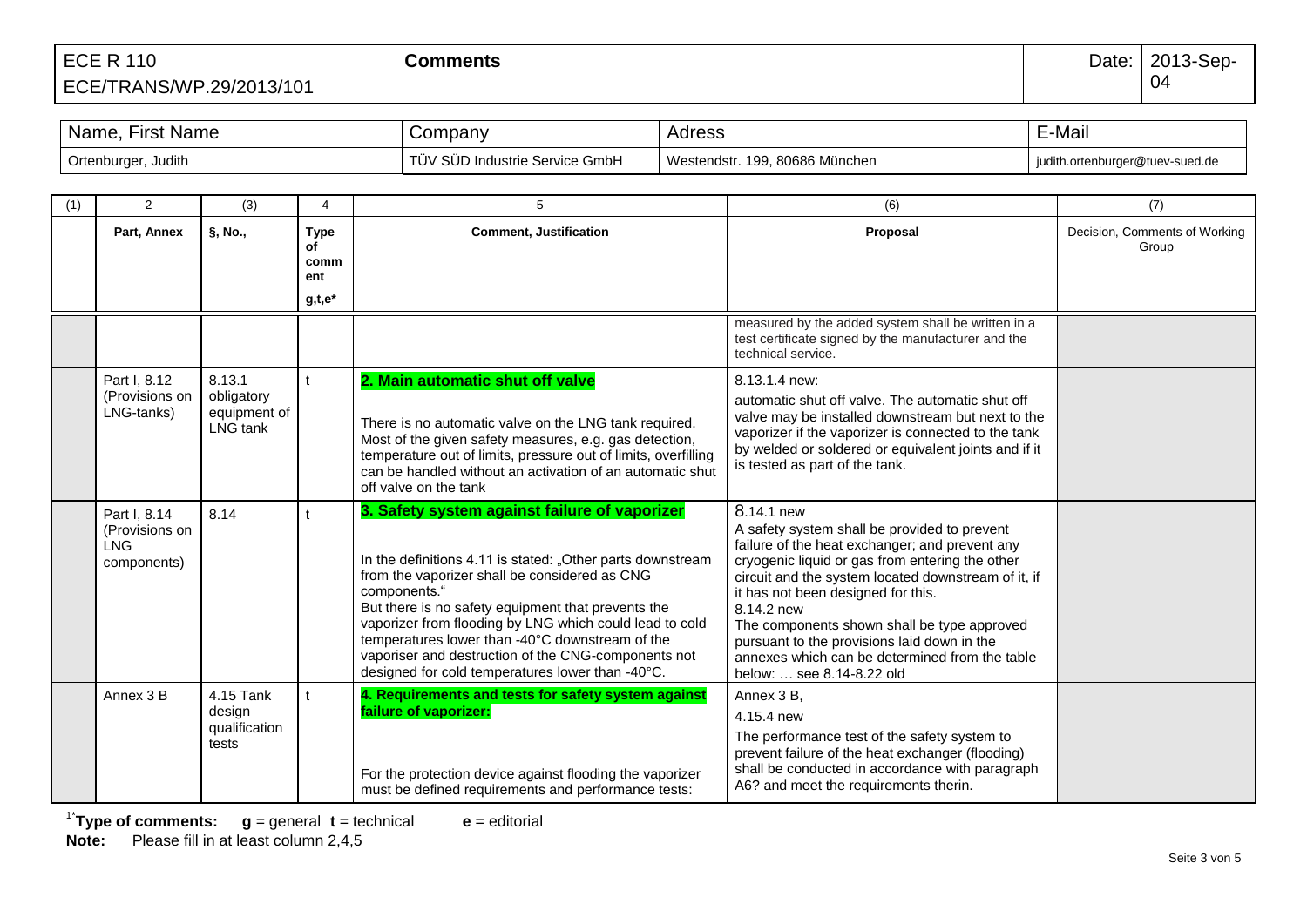| <b>First Name</b><br>Name. | Company                             | Adress                            | E-Mail                          |
|----------------------------|-------------------------------------|-----------------------------------|---------------------------------|
| Ortenburger, Judith        | V SUD Industrie Service GmbH<br>UV. | Westendstr.<br>199, 80686 München | judith.ortenburger@tuev-sued.de |

| (1) | $\overline{2}$        | (3)                                | $\overline{4}$                                | 5                                                                                                                                                                                                                                                                                                                                                                               | (6)                                                                                                                                                                                                                                                                                                                                                                                                                                                                                                                                                                                                          | (7)                                    |
|-----|-----------------------|------------------------------------|-----------------------------------------------|---------------------------------------------------------------------------------------------------------------------------------------------------------------------------------------------------------------------------------------------------------------------------------------------------------------------------------------------------------------------------------|--------------------------------------------------------------------------------------------------------------------------------------------------------------------------------------------------------------------------------------------------------------------------------------------------------------------------------------------------------------------------------------------------------------------------------------------------------------------------------------------------------------------------------------------------------------------------------------------------------------|----------------------------------------|
|     | Part, Annex           | §, No.,                            | <b>Type</b><br>of<br>comm<br>ent<br>$g,t,e^*$ | <b>Comment, Justification</b>                                                                                                                                                                                                                                                                                                                                                   | Proposal                                                                                                                                                                                                                                                                                                                                                                                                                                                                                                                                                                                                     | Decision, Comments of Working<br>Group |
|     |                       |                                    |                                               |                                                                                                                                                                                                                                                                                                                                                                                 | A6? Performance test of vaporiser safety system<br>1. Criteria<br>The safety system shall prevent any cryogenic<br>liquid or gas from entering the other circuit and the<br>system located downstream of it. The temperature<br>downstream of the vaporiser or in the other circuit<br>shall be limited to minimum of -40°C.<br>2. Procedure<br>An operational test of the safety system shall be<br>performed. The test shall be concucted 3 times<br>and show that the main shut off valve is closed if<br>the temperature downstream of the vaporiser or in<br>the other circuit reaches less than -40°C. |                                        |
|     | Annex 3B<br>LNG-tanks | 3.4.1<br>Inspection<br>and testing | e                                             | 5. wrong references???<br>"3.4.1 Evaluation of conformity is required to be<br>performed in accordance with the provisions of<br><b>paragraph 9.</b> of this Regulation;<br>In order to ensure that the tanks are in compliance with<br>this Regulation, they<br>shall be subject to inspection in accordance with<br>paragraph 6.10. performed<br>by the Competent Authority." | paragraph 9 of the regulation is:<br>"Modifications of a type of CNG and/or LNG<br>component and extension of approval"<br>Does not fit to the requirement of 3B, 3.4.1<br>paragraph 6.10 of the regulation does not exist.<br>???<br>references seem to be wrong - which reference<br>was intended???                                                                                                                                                                                                                                                                                                       |                                        |
|     |                       |                                    |                                               |                                                                                                                                                                                                                                                                                                                                                                                 |                                                                                                                                                                                                                                                                                                                                                                                                                                                                                                                                                                                                              |                                        |